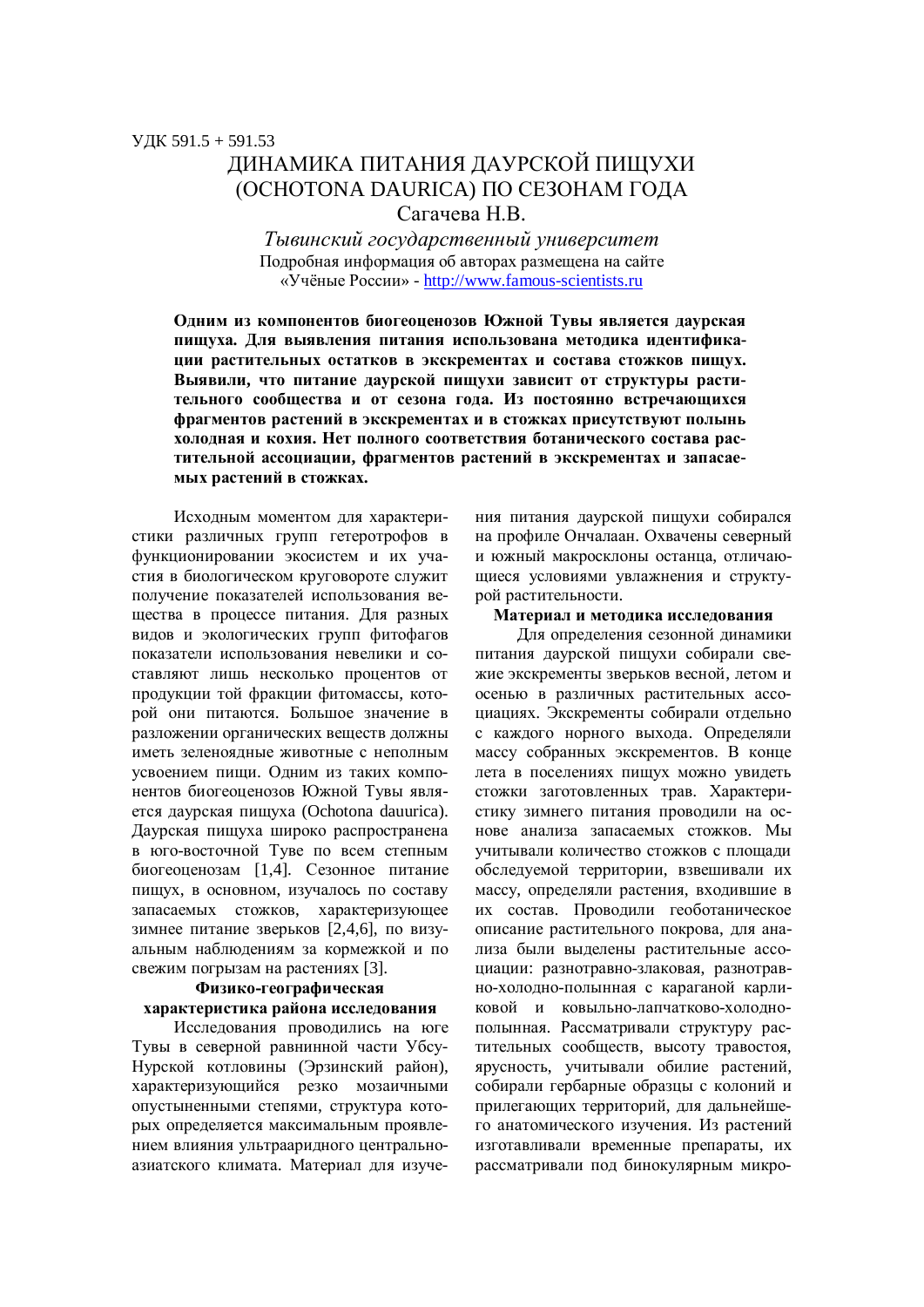скопом, фрагменты эпидермиса зарисовывали для дальнейшего сравнения с остатками в экскрементах потому что, после прохождения растений через пищеварительный тракт остается почти неизменным морфоструктура эпидермиса, величина, форма и приблизительное количество устьиц, наличие или отсутствие эпидермальных образований - волосков.

Обработку экскрементов проводили в лабораторных условиях, по методике изучения питания саранчовых, предложенной И.В. Стебаевым и Л.Б. Пшеницыной [5]. Препараты готовились отдельно для каждого норного выхода по 10 проб. Сухие экскременты для мацерации и просветления кипятились в течении 1 минуты в 10% растворе гидроксида натрия. Временные глицериновые или водные препараты с содержанием 1/3 от экскремента просматривались под бинокулярным микроскопом. Количество фрагментов каждого вида растений в препарате оценивался в процентах. Вычислялась средняя встречаемость определенных видов растений в пищевом рационе. Величина предпочтения или избрания растения (СПИ) определялась через разность процента встречаемости этого растения в природе и в экскрементах. На основе идентификации растительных остатков и определения соотношения фрагментов растений различных групп в экскрементах пищух, были составлены спектры реального питания (СРП). Для СПИ и СРП определены границы доверительных интервалов.

#### Результаты исследования

Северный склон: ассоциация разно $mpa$ вно-злаковая, разнотравно-холоднополынная с караганой карликовой. Покрытие растениями составляет 85%, петрофитность 5%. Преобладающие виды растений: тонконог Крылова, полынь холодная 70%, лапчатка бесстебельная и бурачок яйцевидный 20%, остальной процент составляют растения из разнотравья. Количество норных выходов 10, собранных  $c$ тожков 23.

Южный склон: *ассоциация ковыльно-лапчатково-холодно-полынная*. Проективное покрытие растениями составляет 70%, петрофитность 5%, много ветоши и опада. Доминирующие виды растений:

полынь холодная, лапчатка бесстебельная 70 %, ковыль Крылова, кохия стелющаяся 30%. Количество норок 15, собранных стожков 38.

Для изучения питания даурской пищухи в весенний, летний и осенние периоды были просмотрены и проанализированы более 50 растительных препаратов и 750 препаратов из экскрементов. Для характеристики зимнего питания были взвешены все (61) стожки с данных территорий, определены растения, входившие в их состав и их масса. Были выведены среднеарифметические показания по всем сезонам года.

Северный склон: Весной наиболее часто в экскрементах встречаются растения из группы травянистых многолетников (52%) (рис 1,2): лапчатка бесстебельная (Potentilea acaulis), полынь холодная (Artemisia frigida), житняк (Agropyron), змеевка (Cleistogenes), змееголовник (Dracocephalum). Полукустарники занимают в пищевом рационе (27%). Это такие растения как, кохия (Kochia), бурачок яйцевидный (Alyssum obovatum). Из кустарников  $(21\%)$ употребляется в пищу карагана карликовая (Caragana pygmaea). При этом пищевой избирательностью не пользуются ни какие вилы.

Летом увеличивается доля полукустарников (43%) в пищевом рационе (рис 1,3). Это кохия (Kochia), бурачок яйцевидный (Alyssum obovatum). Из них бурачок яйцевидный пользуется пищевой избирательностью. Доля травянистых многолетников по сравнению с весной уменьшается (45%). Из пищевого рациона исключается змеевка, остаются такие виды: полынь холодная (Artemisia frigida), житняк (Agropyron), лапчатка бесстебельная (Potentilea acaulis), змееголовник (Dracocephalum). Пищевое предпочтение отдается житняку. Доля кустарника караганы карликовой (Caragana pygmaea) уменьшилась до  $12\%$ .

Осенью преобладание растений из группы полукустарников становится явным  $(56\%)$  (рис 1,4), но по видовому составу остается прежним: кохия (Kochia), бурачок яйцевидный (Alyssum obovatum). Но эти растения поелаются не избирательно. Доля травянистых многолетников уменьшилась до 28%: житняк (Agropyron),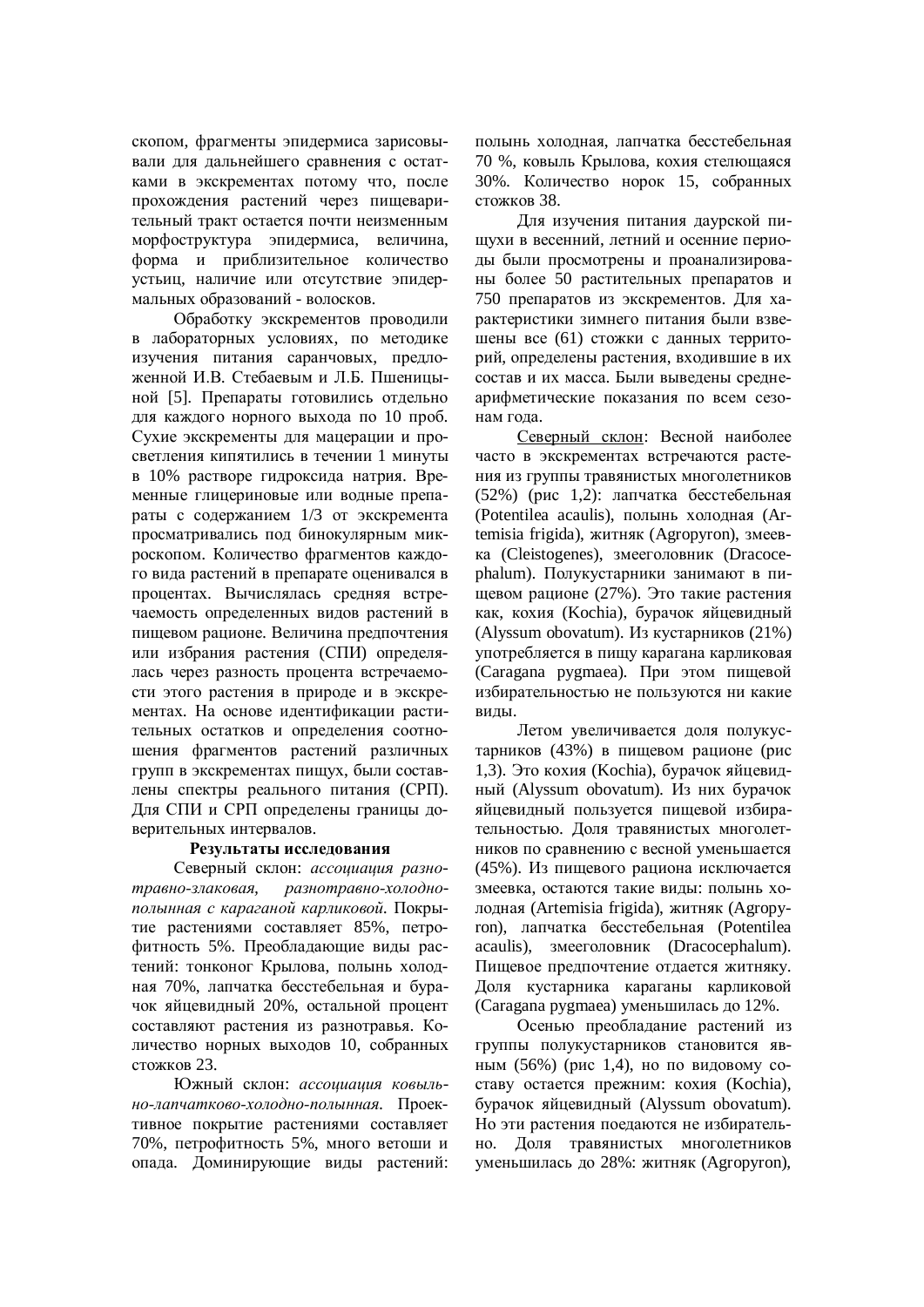змееголовник (Dracocephalum), полынь холодная (Artemisia frigida). Из них избираются житняк и змееголовник. Из группы кустарников в экскрементах присутствует карагана карликовая (Caragana pygmaea)  $(16\%)$ .

Проанализировав состав стожков с данной территории мы получили следующие данные (табл.1): большую долю в стожках занимают растения из группы кустарников 70%. Это карагана карликовая (Caragana pygmaea) 69% и эфедра (Ephedra) 1%. Растения из группы травянистых многолетников составляют 22%: полынь холодная (Artemisia frigida) 11%,

лапчатка бесстебельная (Potentilea acaulis) 5%, ковыль (Stipa) 3%, бассия пушистолистная (Bassia dasyphylla) 3%. Из полукустарников в стожках присутствовала только кохия (Kochia) 8%. Таким образом, в стожках имеются растения, которые не встречаются в экскрементах пищух (эфедра, ковыль, бассия пушистолистная), но и их доля в составе стожков также не велика. Самую большую долю в стожках составляет карагана карликовая, а в экскрементах она всегда имеет небольшой процент по сравнению с другими группами растений.

Таблица 1. Состав стожков в разнотравно-злаковой, разнотравно-холодно-полынной с караганой карликовой растительной ассоциации

| Группа растений    | Виды растений       | Масса растения, в | % от общей массы |
|--------------------|---------------------|-------------------|------------------|
|                    |                     | Гp.               |                  |
| Травянистые много- | Лапчатка бессте-    | 16                |                  |
| летники            | бельная             | 34                |                  |
|                    | Полынь холодная     | 9,5               |                  |
|                    | Ковыль              |                   |                  |
|                    | Бассия пушистоли-   | 9,6               |                  |
|                    | стная               |                   |                  |
| Полукустарники     | Кохия               | 25                |                  |
| Кустарники         | Эфедра              | ↑                 |                  |
|                    | Карагана карликовая | 215,5             | 69               |

Южный склон: Весной доля травянистых многолетников и полукустарников отличается незначительно (рис 5,6). Травянистые многолетники составляют 47%. Это полынь холодная (Artemisia frigida), лапчатка бесстебельная (Potentilea acaulis), змеевка (Cleistogenes), житняк (Agropyron), змееголовник (Dracocephalum). Избирается в питании при этом только житняк. Группа полукустарников представлена одним видом: кохия (Kochia) (43%), которая пользуется также пищевой избирательностью. Доля кустарника караганы карликовой (Caragana pygmaea) 10%.

Летом значительную долю в пищевом рационе составляют растения из группы травянистых многолетников (74%) (рис 5,7): полынь холодная (Artemisia frigida), лапчатка бесстебельная (Potentilea acaulis), житняк (Agropyron), змееголовник (Dracocephalum). Совсем незначительна доля кустарника караганы карликовой (Caragana pygmaea) (1%). Доля полукустарника кохии (Kochia) составляет 25%. Избирательностью в питании пользуются змееголовник и кохия.

Осенью немного увеличивается процент кустарника караганы карликовой (Саragana pygmaea) (рис. 5,8) до  $6\%$ . Остается прежней доля травянистых многолетников, но уменьшается видовой состав до трех видов: полынь холодная (Artemisia frigida), житняк (Agropyron), змееголовник (Dracocephalum). Доля полукустарника кохии (Kochia) немного уменьшается до 20%, но при этом только этот вид избирается.

Видовое разнообразие стожков колонии весьма скудное (табл. 2) и представлено 3 видами растений. Самый большой процент занимает полукустарник кохия 85%. Общая масса травянистых многолетников составляет 15%. Сюда вошли такие растения как змеевка 13% и полынь холодная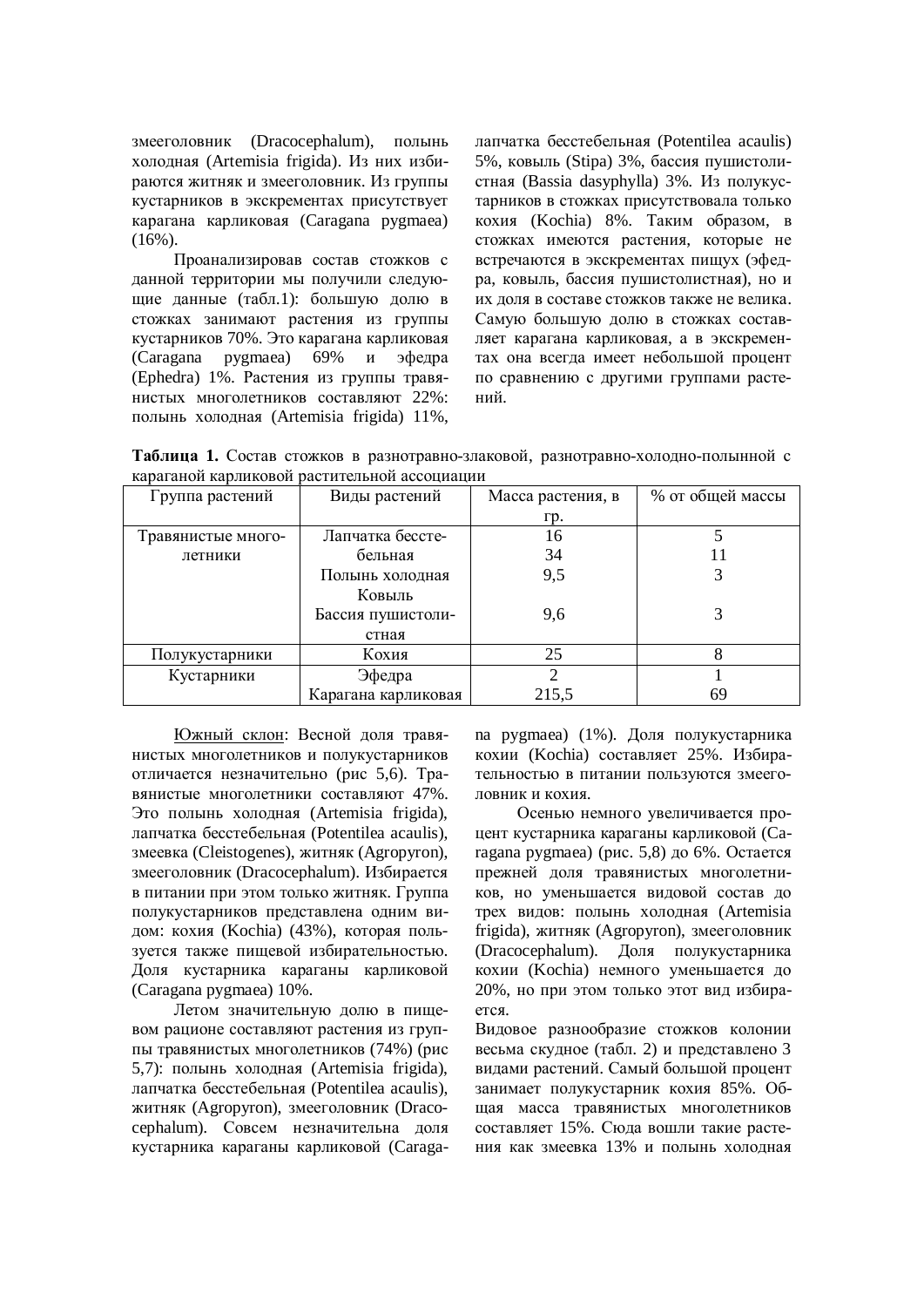2%. Таким образом, в стожках отсутствуют змееголовник и карагана карликовая, которые имелись в экскрементах весной, летом и осенью. Змеевка не просматривалась в экскрементах летом и осенью, но

присутствует в составе стожков. В состав стожков не вошла и лапчатка бесстебельная, которая была исключена из пищевого рациона уже осенью.



Рис. 1. Спектры реального питания (СРП) в разнотравно-злаковой ассоциации



Рис. 2. Спектры пищевой избирательности (СПИ) весной в разнотравно-злаковой ассоциации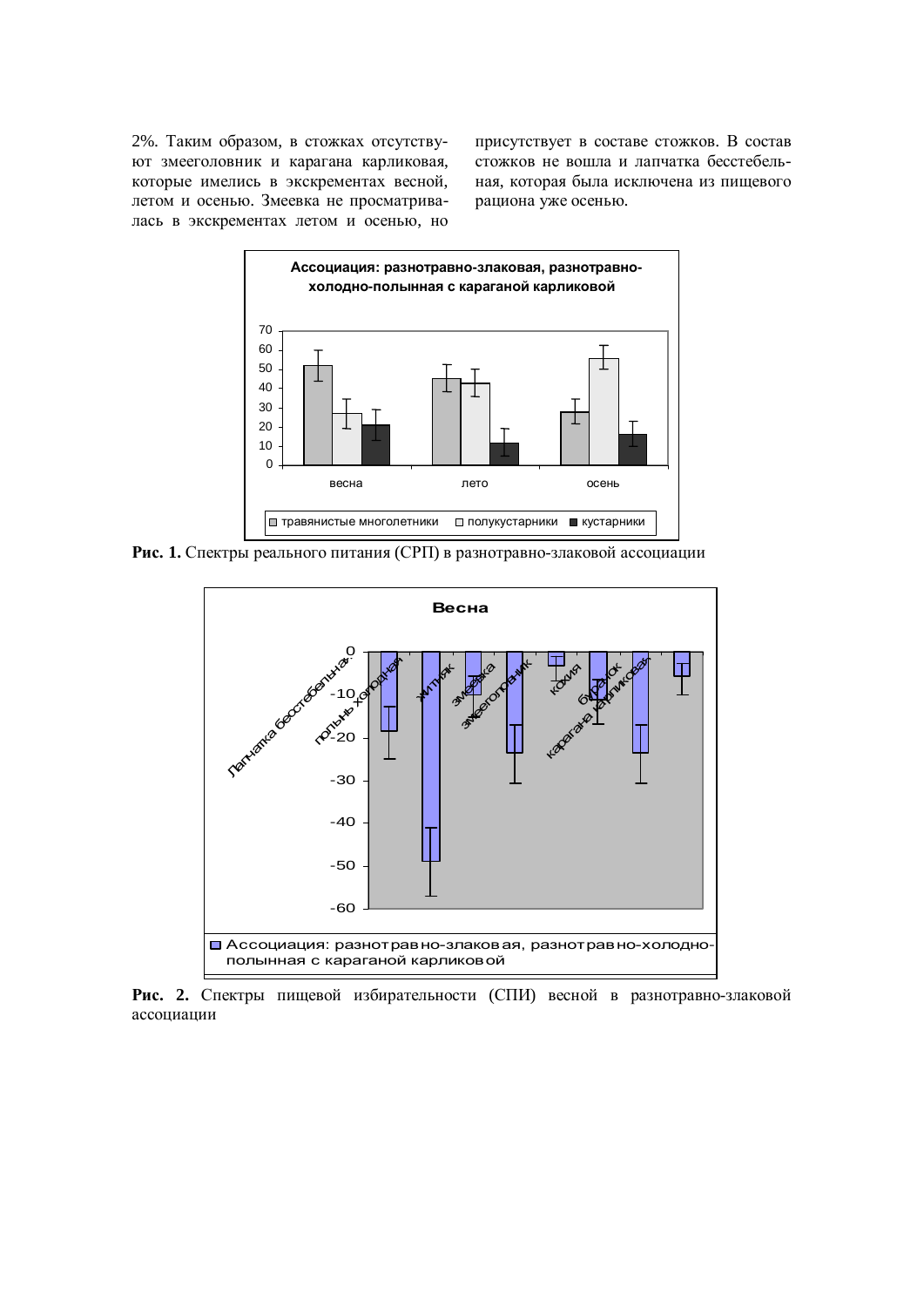

Рис. 3. Спектры пищевой избирательности (СПИ) летом в разнотравно-злаковой accoциации



Рис. 4. Спектры пищевой избирательности (СПИ) осенью в разнотравно-злаковой ассоциации



Рис. 5. Спектры реального питания (СРП) в ковыльно-лапчатково-полынной ассоциации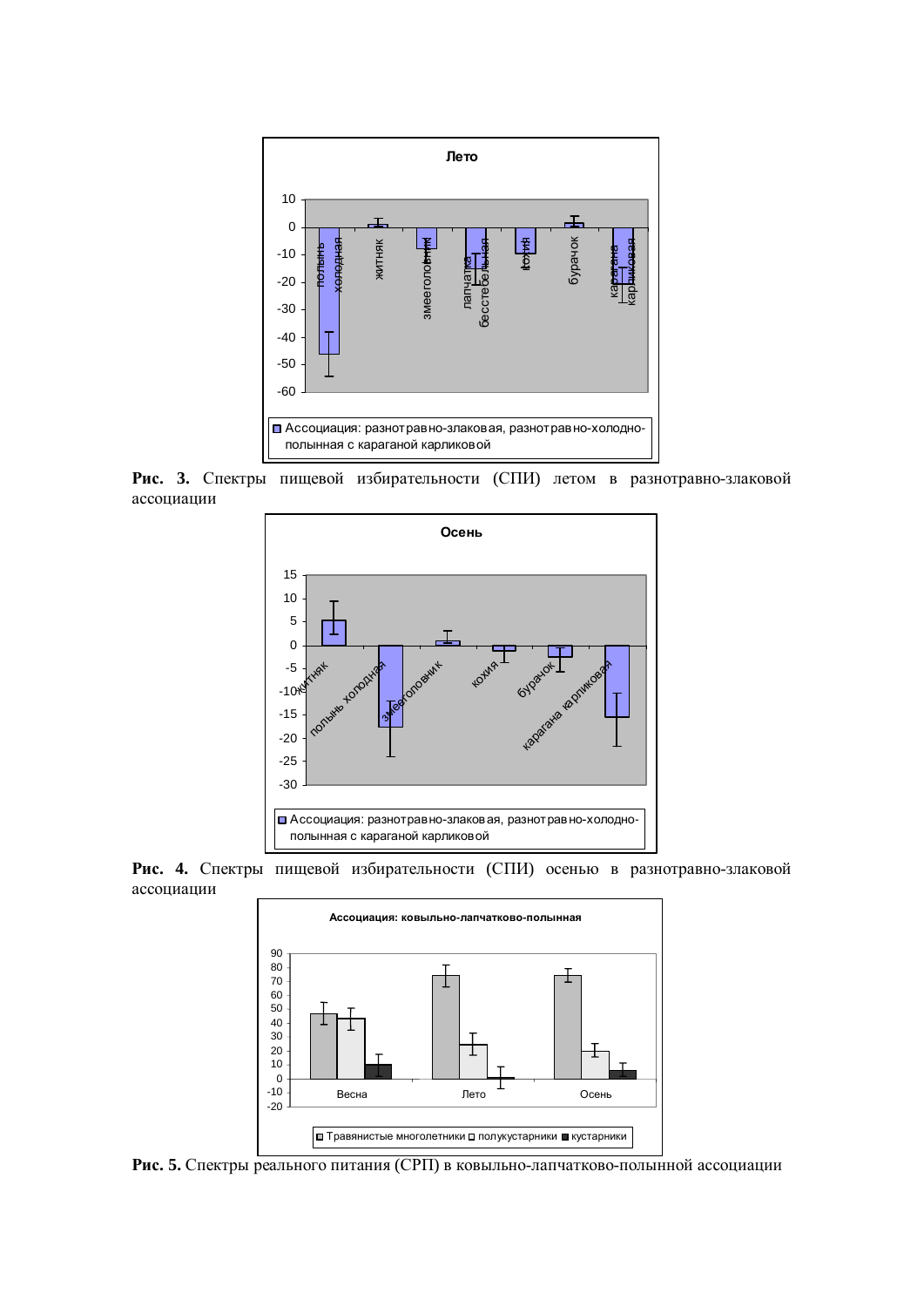

Рис. 6. Спектры пищевой избирательности (СПИ) весной в ковыльно-лапчатковополынной ассоциации



Рис. 7. Спектры пищевой избирательности (СПИ) летом в ковыльно-лапчатковополынной ассоциации



Рис. 8. Спектры пищевой избирательности (СПИ) осенью в ковыльно-лапчатковополынной ассоциации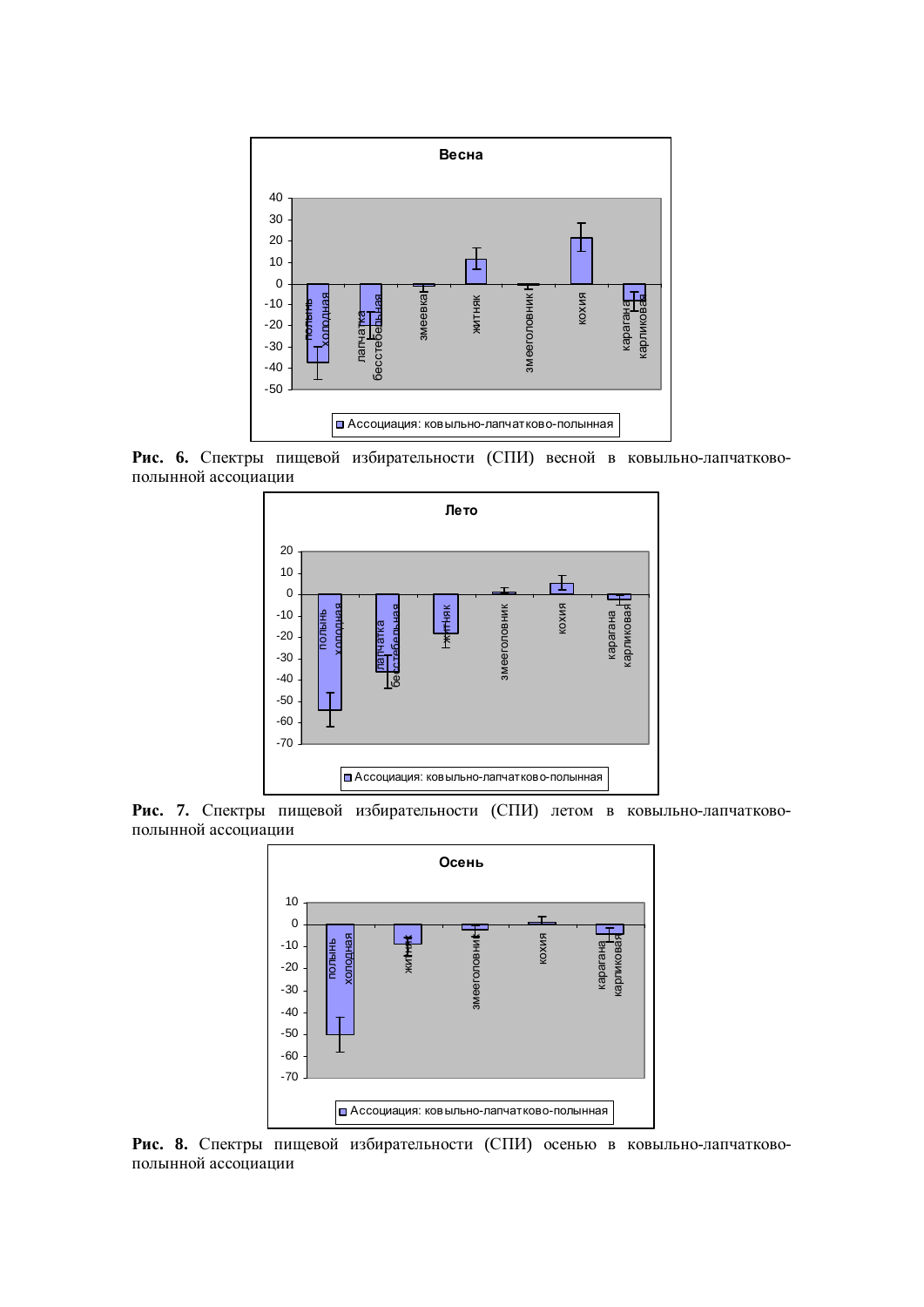

Рис. 9. Динамика питания даурской пищухи в разнотравно-злаковой, разнотравнохолодно-полынной с караганой карликовой растительной ассоциации



Рис. 10. Динамика питания даурской пищухи в ковыльно-лапчатково-полынной растительной ассоциации

| Таблица 2. Состав стожков в ковыльно-лапчатково-полынной растительной ассоциации |  |
|----------------------------------------------------------------------------------|--|
|                                                                                  |  |

| Группа растений    | Виды растений   | Масса растений, в | % от общей массы |
|--------------------|-----------------|-------------------|------------------|
|                    |                 |                   |                  |
| Гравянистые много- | Змеевка         |                   |                  |
| летники            | Полынь холодная | ل و ک             |                  |
| Полукустарник      | Кохия           | 90                |                  |

Динамика сезонного питания на различных растительных ассоциациях имеет существенные отличия. В питании пищух северного склона останца Ончалаан (рис.9) прослеживается постепенное уменьшение доли травянистых многолетников сначала в экскрементах (от весны до осени), а затем и в кормовых запасах на зиму. Доля

полукустарников постепенно увеличивается в экскрементах, а в стожках - резко падает. Доля кустарников невелика в экскрементах, но в зимних запасах преоблалает.

Динамика питания пищух южного склона (рис.10) имеет другую особенность. Травянистые многолетники в течение ве